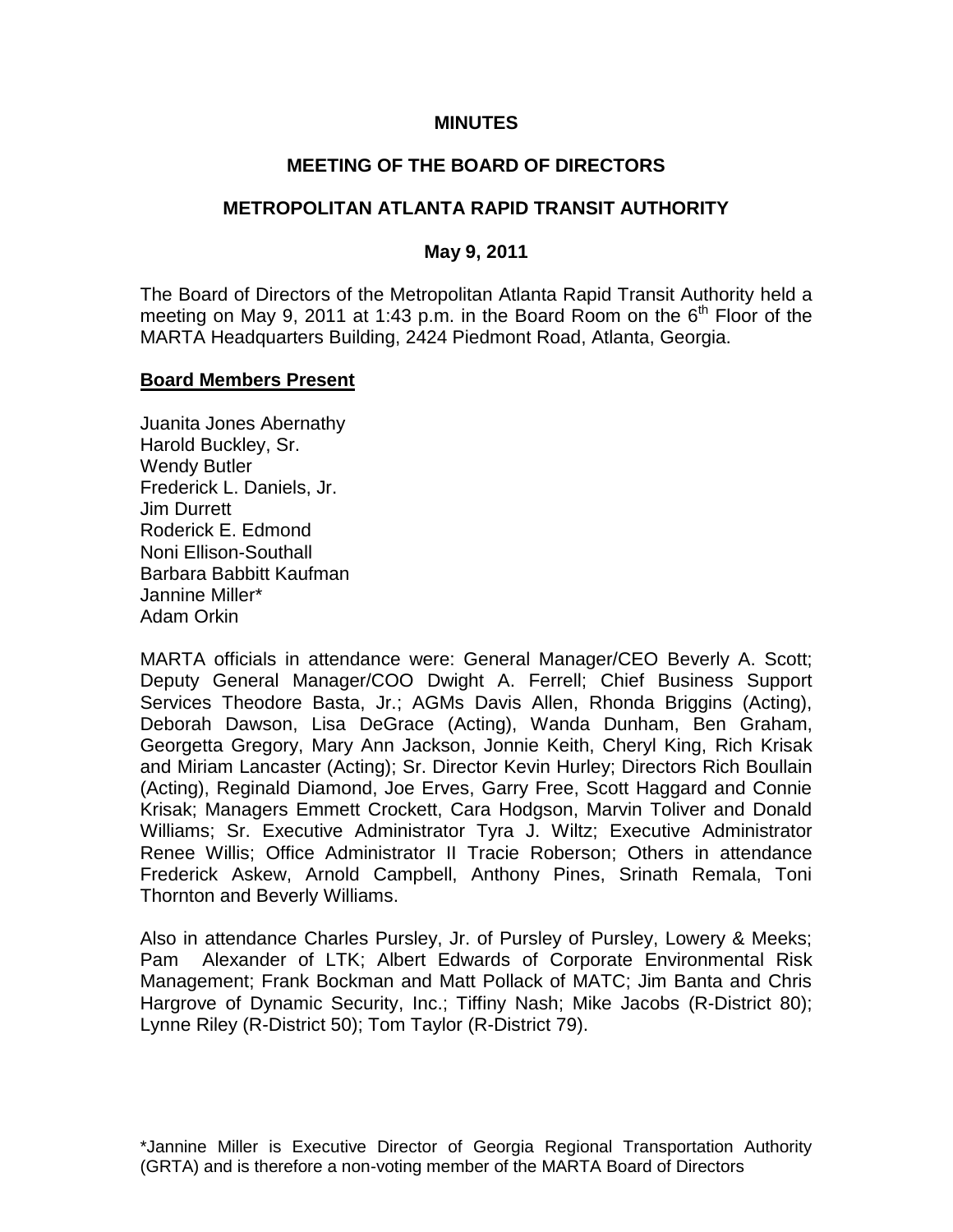# **Public Comment**

Rep. Mike Jacobs, MARTOC Chairman, extended greetings on behalf of Rep. Lynne Riley and Rep. Tom Taylor who were in attendance and also on behalf of the MARTOC members not present. Mr. Jacobs pledged as Chairman of MARTOC to enhance the relationship between the Authority and its Overview Committee. To begin, at least one MARTOC member will attend each meeting of the MARTA Board of Directors. He announced that the MARTOC Governance Subcommittee would meet on Tuesday, May 24 at 10:00 a.m. in Room 506 of the Coverdell Legislative Office Building to discuss potential revisions to the MARTA Act; this meeting will be Chaired by Rep. Riley. He also commended the Authority on its resolution authorizing solicitation of proposals for annual Management Audits; he asked for the Board's favorable consideration of the item.

Ms. Tiffiny Nash, a Mobility rider, expressed disappointment in Mobility service. She said that the Mobility Riders Guide is outdated. She added that Breeze machines on Mobility buses do not work properly and riders can be refused. She further noted that Mobility transfers are not good when they are from a fixed route, which causes problems for people who use both services.

# **Approval of the April 11, 2011 Meeting of the MARTA Board of Directors and the April 11, 2011 Executive Session of the MARTA Board of Directors**

On motion by Mr. Buckley seconded by Mrs. Kaufman, the minutes were unanimously approved by a vote of 9 to 0, with 10\* members present.

# **Operations Committee Report**

Mrs. Kaufman reported that the Operations Committee met on April 18, 2011 and approved the following resolutions:

- a. Resolution Authorizing Award of a Contract for Stonecrest Park & Ride Lot, Phase I, Contract Proposal Number B21086
- b. Resolution Authorizing the Award of a Contract for Cummins CM556 Engine Exchange Program, Contract Proposal Number B22006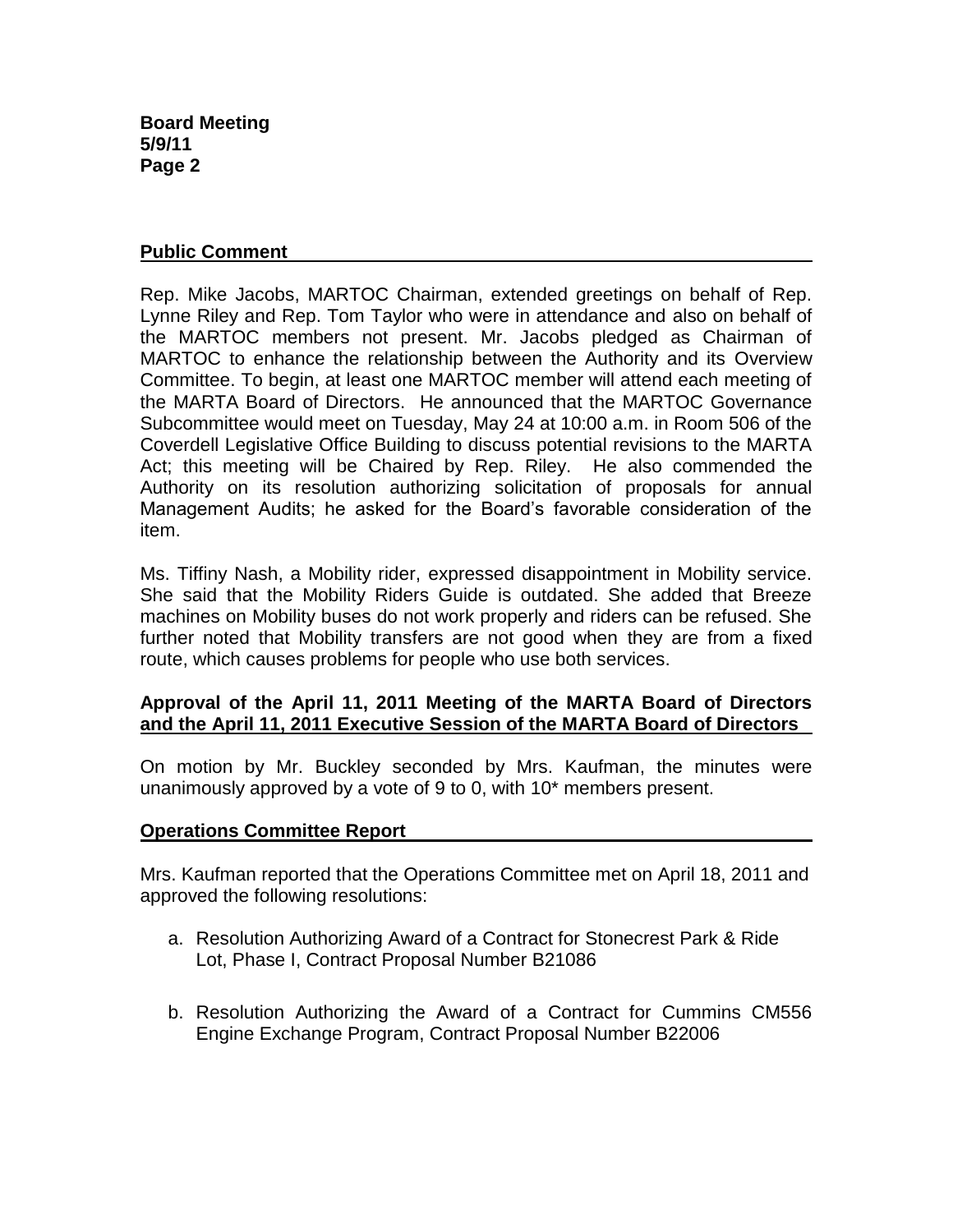- c. Resolution Authorizing the Award of a Sole Source Contract for the Procurement of Mini-Hybrid Bus Kits, Request for Proposal Number P22218
- d. Resolution Authorizing Award of a Contract for Removal and Disposal of Industrial Wastewater and Sludge from Various MARTA Facilities, Contract Proposal Number B22175
- e. Resolution Authorizing the Solicitation of Proposals for the Procurement of Doraville Structural Rehabilitation, Request for Proposal Number P22526

On motion by Mrs. Kaufman seconded by Mr. Daniels, the resolutions were unanimously approved by a vote of 9 to 0, with 10\* members present. A copy of the resolutions, **AS APPROVED, ARE ATTACHED TO AND MADE PART OF THE OFFICIAL RECORD COPY OF THESE MINUTES**.

The Committee received DEO Reports on the following:

- (a) DEO Report: Resolution Authorizing Award of a Contract for Stonecrest Park & Ride Lot, Phase I, Contract Proposal Number B21086
- (b) DEO Report: Resolution Authorizing the Award of a Contract for Cummins CM556 Engine Exchange Program, Contract Proposal Number B22006
- (c) DEO Report: Resolution Authorizing the Award of a Sole Source Contract for the Procurement of Mini-Hybrid Bus Kits, Request for Proposal Number P22218
- (d) DEO Report: Resolution Authorizing Award of a Contract for Removal and Disposal of Industrial Wastewater and Sludge from Various MARTA Facilities Contract Proposal Number B22175

The Committee was briefed as follows:

- (a) Noise, Vibration and Acoustical Consulting Services
- (b) FY 2012 Capital Improvement Plan and Capital Budget
- (c) FY 2012 Operating Budget Development

# **Customer Development Committee Report**

Mrs. Kaufman reported that the Customer Development Committee met on April 18, 2011 and was briefed on the following: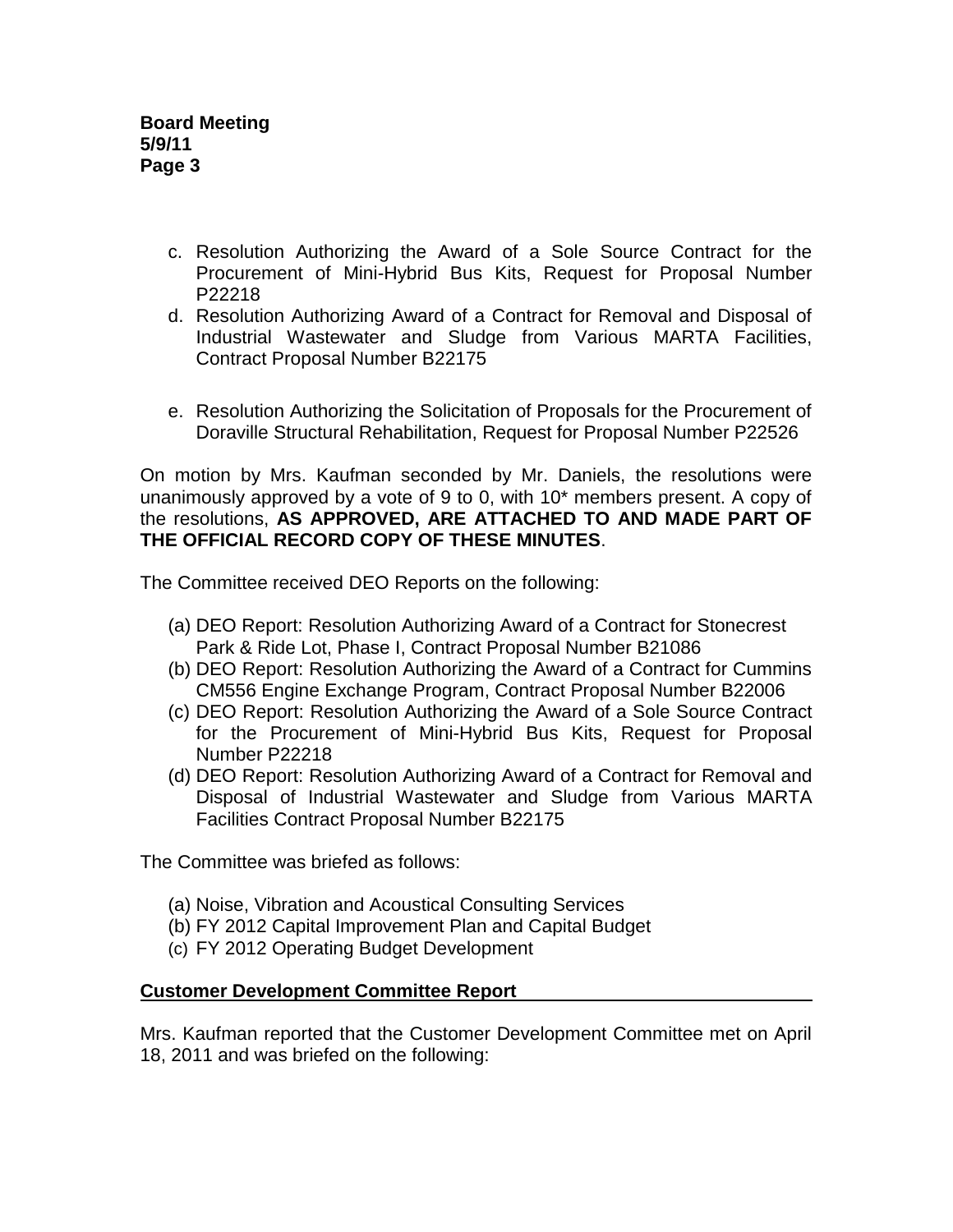- (a) Legislative, HB 277 and Referendum Campaign Update
- (b) Dump the Pump
- (c) Customer Service Key Performance Indicators (KPIs)

# **Special Audit Committee Report**

Mr. Buckley reported that the Special Audit Committee held on a meeting on April 19, 2011 and approved the following resolutions:

- a. Resolution Authorizing the Solicitation of Proposals for RFP P22915 for Annual Management Audits for Fiscal Years 2011, 2012 and 2013
- b. Resolution Authorizing an Increase in Contract Funds for RFP P5103, External Audit Services

On motion by Mr. Buckley seconded by Mr. Daniels, the resolutions were unanimously approved by a vote of 9 to 0, with 10\* members present. A copy of the resolutions, **AS APPROVED, ARE ATTACHED TO AND MADE PART OF THE OFFICIAL RECORD COPY OF THESE MINUTES**.

The Committee was briefed on the following:

- (a) External Auditor's Audit Plan for FY11
- (b) Presentation of Internal Auditors' Risk Assessment and FY12 Audit Work Plans
- (c) Status of P-Card Audit Report PricewaterhouseCoopers LLP

# **Planning & Development Committee Report**

Mr. Daniels reported that the Planning & Development Committee met on April 26, 2011 and approved the following:

a. Request to Hold Public Hearings for August 13, 2011 Service **Modifications** 

On motion by Mr. Daniels seconded by Mrs. Butler, the request was unanimously approved by a vote of 9 to 0, with 10\* present.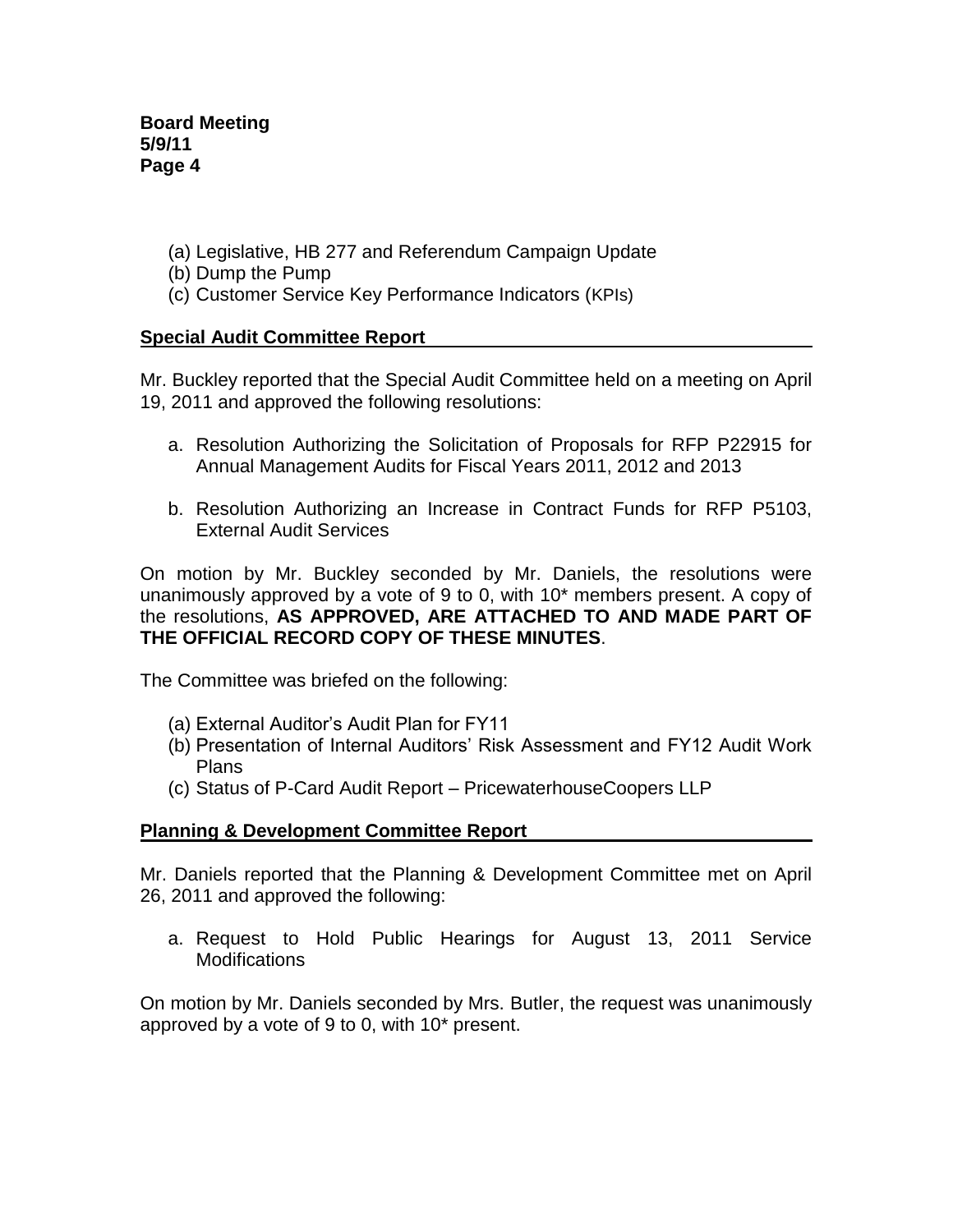The Committee was briefed on the following:

(a) I-20 East Corridor Project

# **Business Management Committee Report**

Mr. Daniels reported that the Business Management Committee met on April 26, 2011 and approved the following resolutions:

- a. Resolution Authorizing Award of a Contract for Armed Security Guard Coverage for Revenue Operations, Contract Proposal Number B22040
- b. Resolution Authorizing Award of a Contract for the Authority-Wide Copier Solution, Contract Proposal Number B22643

On motion by Mr. Daniels seconded by Mr. Buckley, the resolutions were unanimously approved by a vote of 9 to 0, with 10\* members present. A copy of the resolutions, **AS APPROVED, ARE ATTACHED TO AND MADE PART OF THE OFFICIAL RECORD COPY OF THESE MINUTES**.

The Committee received DEO Reports on the following:

- (a) DEO Report: Resolution Authorizing Award of a Contract for Armed Security Guard Coverage for Revenue Operations, Contract Proposal Number B22040
- (b) DEO Report: Resolution Authorizing Award of a Contract for the Authority-Wide Copier Solution, Contract Proposal Number B22643

The Committee was briefed on the following:

- (a) Proposed FY 2012 Operating & Capital Budgets
- (b) Financial Highlights/KPIs (February YTD)

#### **Other Matters**

No other matters came before the Board.